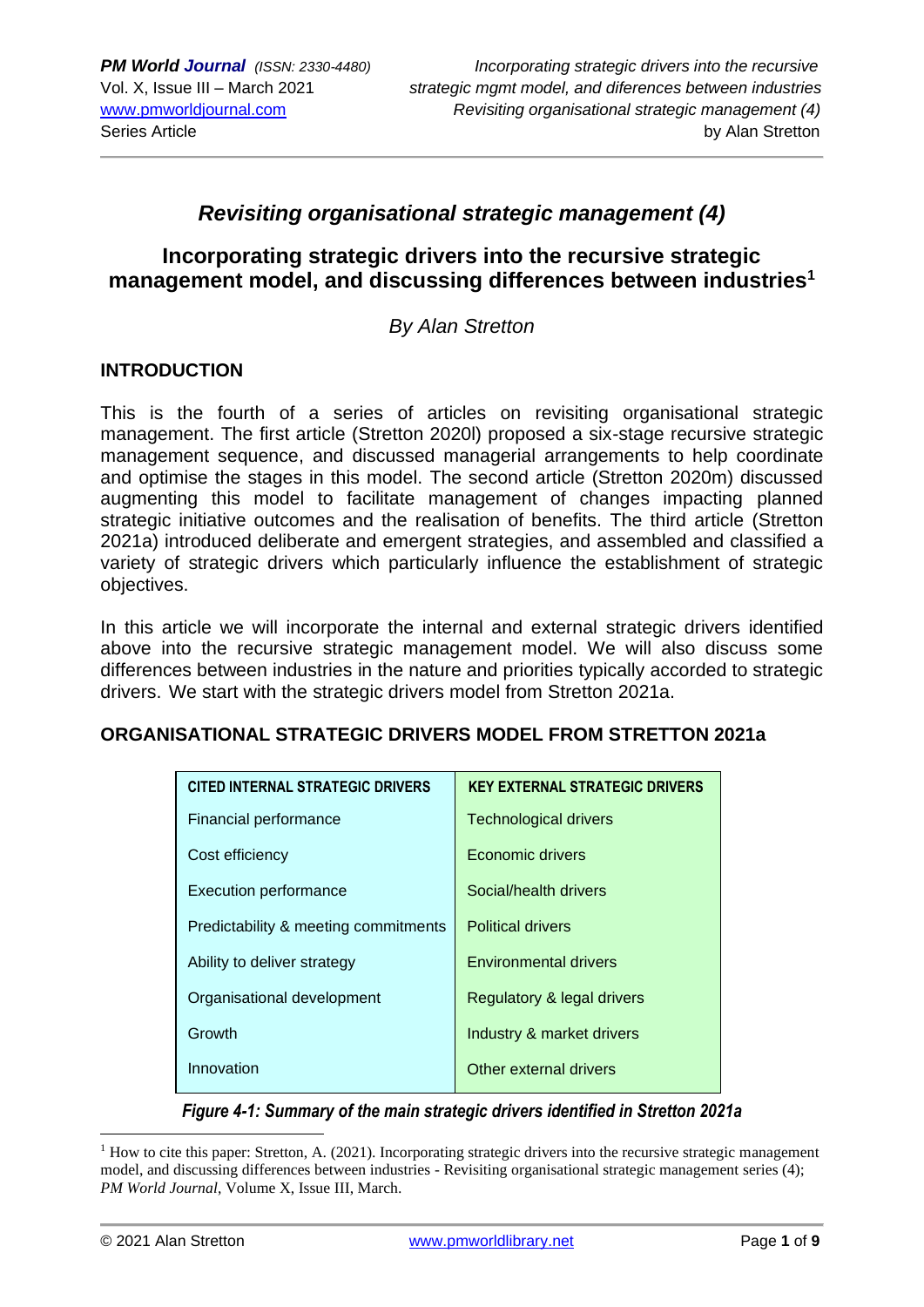Now, strategic drivers are obviously highly relevant to organisational strategic management. For example, they are at the apex of a "pivot model" of organisational context, strategy and operations used by Fraser 2020, in his Figure 1. So, it appears appropriate to try and illustrate how strategic drivers can be seen to relate to the recursive strategic management model developed in the first article of this series, and further discussed in the second article.

We start with the eight internally-originated strategic drivers in Figure 4-1 above, to which I have added "Other internal drivers", for obvious reasons.

#### **INCORPORATING INTERNAL STRATEGIC DRIVERS INTO THE RECURSIVE ORGANISATIONAL STRATEGIC MANAGEMENT MODEL**

The recursive organisational strategic model I am using is that shown in Figure 1-3 in the first article of this series (Stretton 2020l), which I have here titled "Recursive ongoing strategic management". The above internal strategic drivers are incorporated internally into this model, as shown in Figure 4-2.



*Figure 4-2: Representing internal strategic drivers in the recursive strategic mgt model*

Internal strategic drivers are obviously of the utmost importance, as they reflect a combination of executive management's interpretation of the organisation's own capabilities, how these relate to the state of the organisation's environment, and thence the types of responses (internal drivers) which it considers most appropriate for the organisation to maximise its situation, both short-term, and longer-term.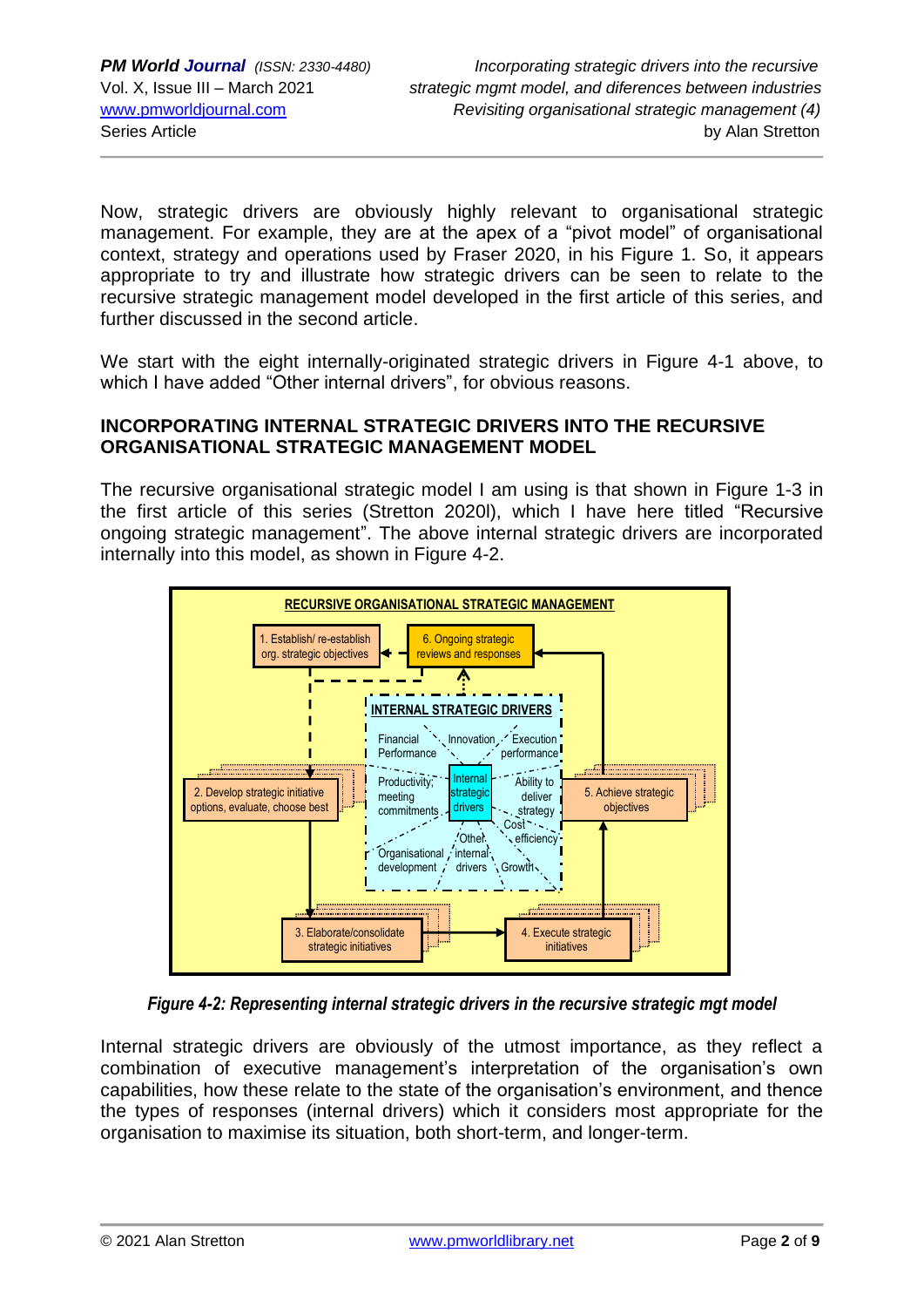Regarding assessment of the organisation's own capabilities in the context of strategic planning and management, there is some acknowledgement in the project management literature of the importance of this process, but little detailed analysis, although in their book *Project: Strategy*, Ingason & Jonsson 2019 cover this ground in some detail, as do many more specialist books on corporate strategy, such as the classic Johnson & Scholes 1999.

We now turn to external strategic drivers and add those listed in Figure 4-1 to Figure 4-2.

#### **INCORPORATING EXTERNAL STRATEGIC DRIVERS INTO THE RECURSIVE ORGANISATIONAL STRATEGIC MANAGEMENT MODEL**



**Figure 4-3: Adding external strategic drivers to Figure 2 Figure 4-3: Adding external strategic drive** 

The above figure covers the incorporation of both the internal and external strategic drivers from Figure 4-1 into the recursive organisational strategic management framework. **c**

I now want to move to some research data from Crawford & Cooke-Davies 2010 which shows how the nature and priorities of both internal and external drivers can vary between industries. 

l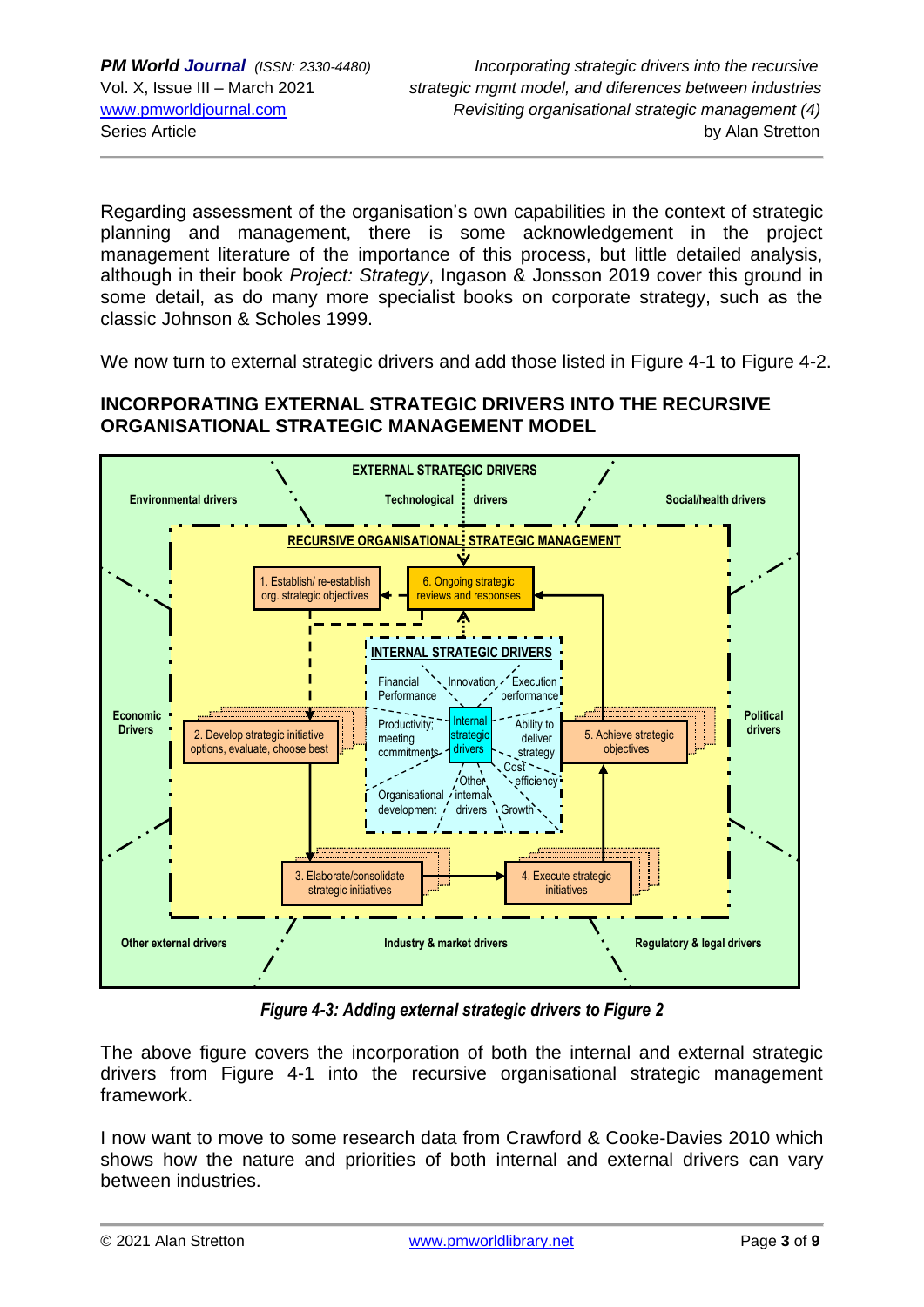## **SOME DIFFERENCES IN THE NATURE AND PRIORITIES OF BOTH INTERNAL AND EXTERNAL STRATEGIC DRIVERS BETWEEN INDUSTRIES**

#### **Findings from Crawford & Cooke-Davies**

Many of the strategic drivers in Figure 4-1 came from some research work of Crawford & Cooke-Davies 2010, as discussed in the third article (Stretton 2021a). However, the main interest of the research undertaken by these authors was in identifying the key strategic drivers in various industries.

They investigated six major industry groups, and found very substantial variability between them in the nature of, and priorities given to, key strategic drivers, both internal and external.

Figure 4-4 summarises some of their key findings, set down in order of perceived importance of the strategic drivers in each of the six major industry sectors investigated, as derived from their research data and analyses.

| Order of<br><i>importance</i> | <b>PHARMACEUTICAL</b>           | <b>ENERGY</b>                    | <b>PETROCHEMICAL</b>            | IT &<br><b>TELECOMS</b>              | <b>ENGINEERING &amp;</b><br><b>CONSTRUCTION</b> | <b>FINANCE</b>                        |
|-------------------------------|---------------------------------|----------------------------------|---------------------------------|--------------------------------------|-------------------------------------------------|---------------------------------------|
|                               | <b>Innovation</b>               | <b>Stakeholder</b><br>engagement | Predictability                  | <b>Reliability of</b><br>end product | <b>Execution</b><br>performance                 | <b>Execution</b><br>performance       |
| $\mathfrak{p}$                | <b>Pipeline</b>                 | <b>Cost efficiency</b>           | <b>Financial</b><br>performance | <b>Customer</b><br>satisfaction      | <b>Financial</b><br>performance                 | <b>Cost efficiency</b>                |
| 3                             | Ability to deliver<br>strategy  | Innovation                       | <b>Execution</b><br>performance | <b>Financial</b><br>performance      | Stable & quality<br>management                  | <b>Financial</b><br>performance       |
| 4                             | <b>Schedule</b><br>performance  | Revenue                          | <b>Safety</b>                   | <b>Market share</b>                  | <b>Meet customer</b><br>expectations            | <b>Profitability</b>                  |
| 5                             | <b>Portfolio</b><br>perspective | <b>Profitability</b>             | Cost efficiency                 | <b>Market</b><br>awareness           | <b>Innovation</b>                               | <b>Ability to deliver</b><br>strategy |
|                               |                                 |                                  |                                 |                                      |                                                 |                                       |

#### *Figure 4-4: Some key strategic drivers, by industry sector Adapted from Crawford & Cooke-Davies 2010, Table 1*

Although the authors stressed that a limitation of their research was that the sample was small, their research indicates that there are very real differences between industries as regards the nature and importance of a variety of strategic drivers.

It would be interesting to see the results that might emerge from similar research in these industries in today's accelerating VUCA environment.

Another factor to be considered in this context is that the six industry groups investigated by Crawford & Cooke-Davies represent only a relatively modest sampling of all industries and similar domains.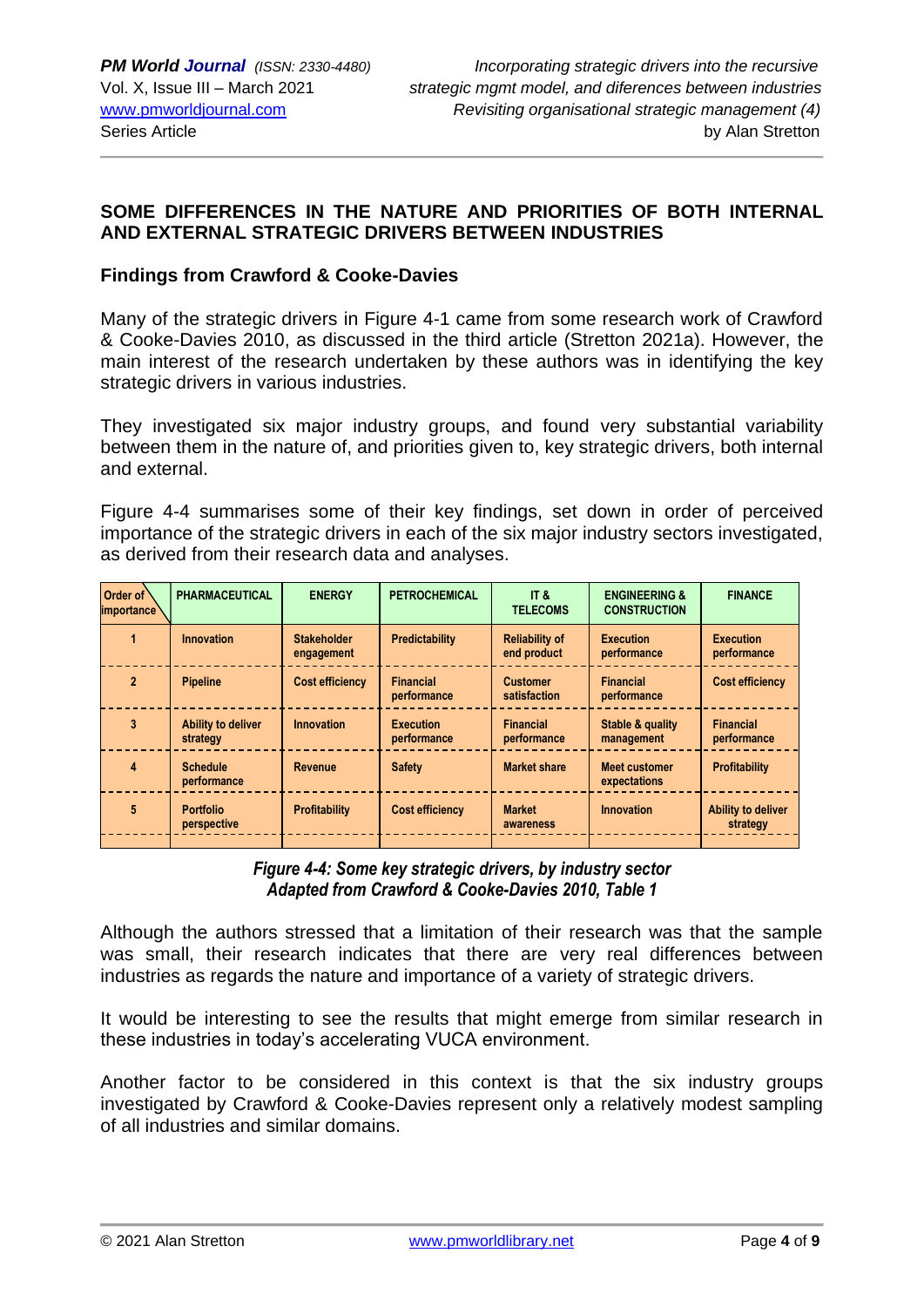We now move on to look at the broader industrial context, and the place of these six industry groups in this context.

#### **The broader industrial context, and new and changing industries**

The most comprehensive classification of industries I know of is that of Pells 2011, who developed a *project management industry classification system*, as discussed in a slightly different context in Stretton 2020k. His listing is partly reproduced in Figure 4-5 below (with the numbers in parenthesis indicating further specific industrial subgroups which Pells nominates within the broader group in each case).

I have also listed the six industry sectors from Crawford & Cooke-Davies against Pells' listings, to give some idea of their place in the broader context of Pells' classification.

| <b>PROJECT MANAGEMENT INDUSTRY CLASSIFICATION SYSTEM</b><br><b>Pells 2011</b>                                                                                                                                                                                                           | <b>SOME INDUSTRY SECTORS</b><br>Crawford & Cooke-Davies 2010 |
|-----------------------------------------------------------------------------------------------------------------------------------------------------------------------------------------------------------------------------------------------------------------------------------------|--------------------------------------------------------------|
| 1. Human health & well being<br>Food (5); Water (2); Wastewater & sanitation (3); Healthcare (2); Clothing (4);<br>Housing (3); Education (3); Police & security (3)                                                                                                                    | <b>Pharmaceuticals</b>                                       |
| 2. Basic industries<br>Mining & natural resources (5); Materials (6); Energy (3); Food & drugs (4);<br>Telecommunications (3); Transportation & logistics (11), Packaging                                                                                                               | <b>Energy</b><br><b>Petrochemical</b>                        |
| 3. Advanced industries - Manufacturing<br>Aerospace; Automobiles; Defence & military (8); Capital goods (3); Social goods<br>(2); Consumer goods (5); Broadcast & news media (4); Entertainment & leisure                                                                               |                                                              |
| 4. Information technology<br>Software & information systems; Hardware & electronic devices (4); Internet &<br>web-based systems & services; Telecommunications systems & equipment (2)                                                                                                  | <b>IT &amp; telecommunications</b>                           |
| 5. Professional services<br>Education; Health & medical (5); Engineering & construction (3); Employment &<br>human resources; Accounting & business; IT (3); Financial (8); Management (2);<br>Retail, wholesale & selling; Environmental (3); Security; Other professional<br>services | <b>Engineering &amp; construction</b><br><b>Finance</b>      |
| 6. Emerging/future industries<br>Earth sciences & planetary monitoring; Life sciences & bio-technology; Humans<br>in space; Molecular physics & nano-technology; New materials; New energy;<br><b>Others</b>                                                                            |                                                              |

*Figure 4-5: An adaptation of Pells' project management industry classification system, plus the six industry sectors investigated by Crawford & Cooke-Davies*

Although published in 2011, Pells' *Emerging/future industries* grouping seems, as a title, to be eerily anticipatory of our Covid-19 era. We may not be able to accurately prophesise just what new future industries will develop, but we can be reasonably sure that there will be many emerging opportunities for those who have the disposition to identify them early, and take appropriate action.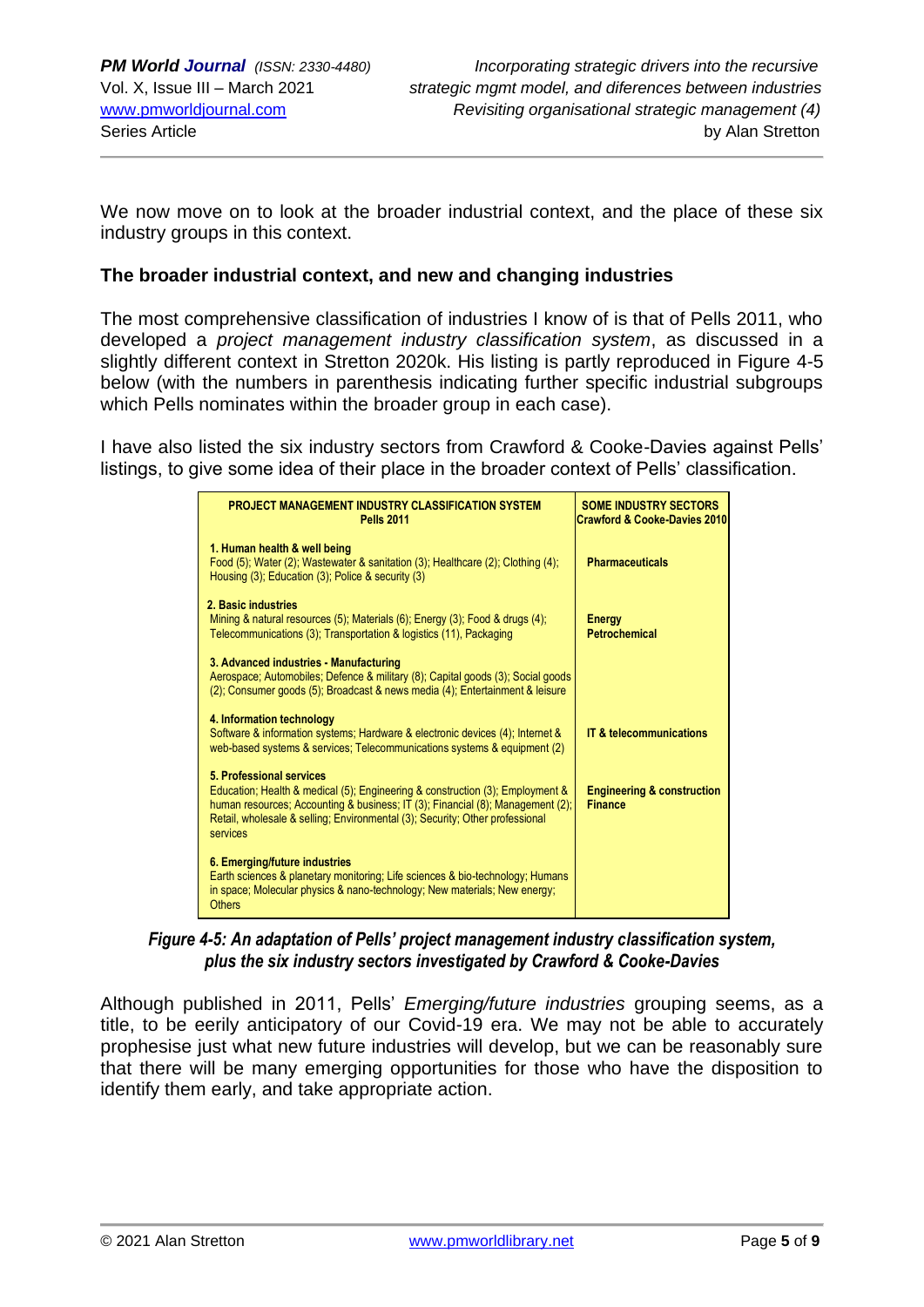## **ADDING USERS TO THE STRATEGIC-DRIVER-RELATED MGT. MODEL**

In the second article of this series I discussed the rationale for adopting the descriptor "users" to cover all those responsible for achieving outcomes and/or realising benefits, and went on to add the role of users to the strategic management model augmented for discussing a range of responsibilities.

One reason for doing so is that users tend to be under-represented in all too many discussions on project management and related issues.

There appeared to me to be an opportunity to represent both internal and external users in the strategic-driver-related model developed above, so I have included both, as illustrated in Figure 4-6.



*Figure 4-6: Adding users to this representation of the organisational strategic mgt. model*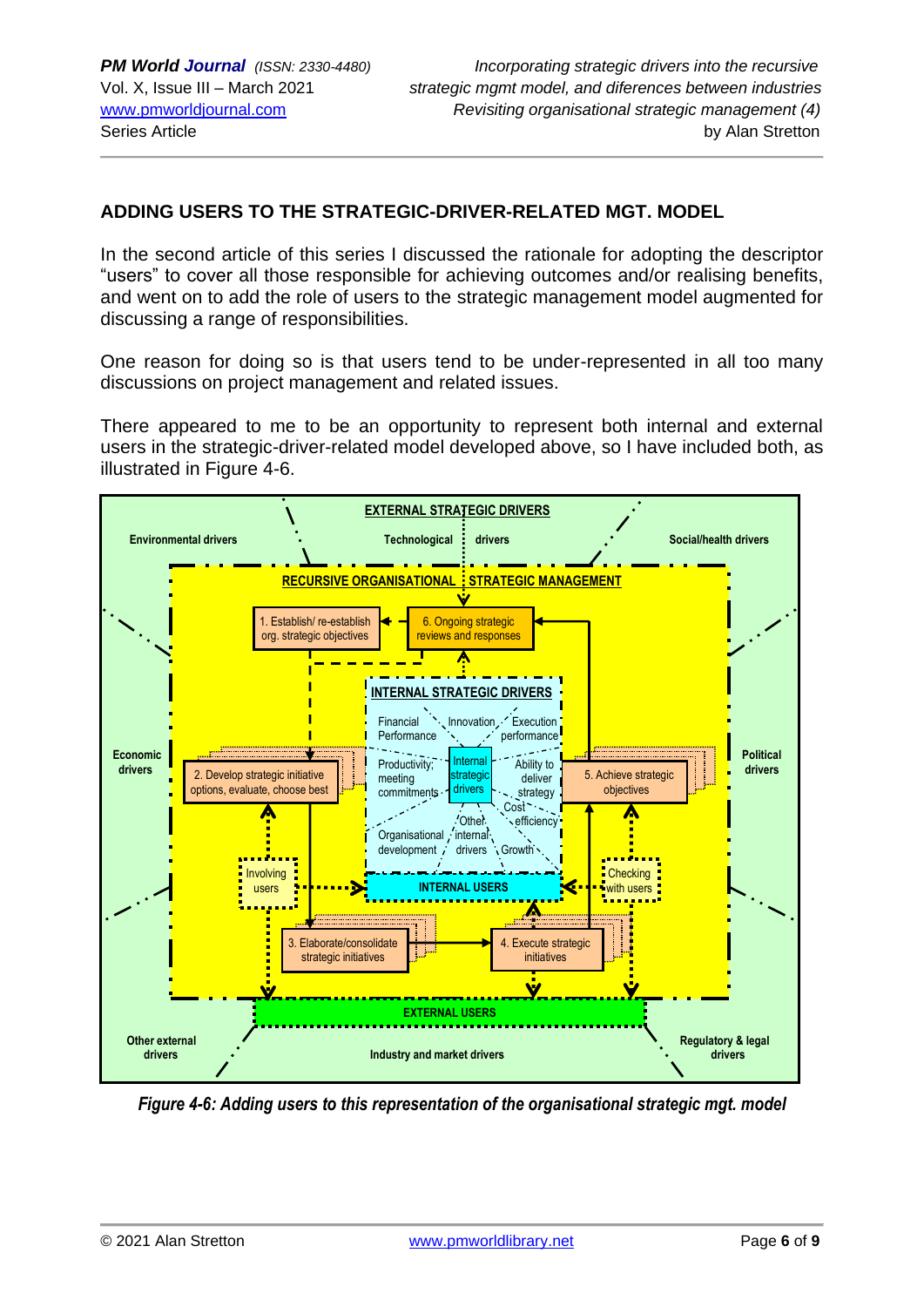The internal users are simply appended to the internal strategic drivers' segment. As for external users, I have associated them most closely with industry and market strategic drivers, where they appear to sit most comfortably.

As with the corresponding inclusion in Figure 2-8 of the second article, I have included user involvement in the development of the planned strategic initiatives, as well as the need to check with users in evaluating progress in the achievement of outcomes and the realisation of benefits.

This concludes the more detailed discussions on strategic drivers in the context of the recursive organisational strategic framework, and of differences between industries.

#### **SUMMARY**

This article has essentially incorporated the organisational strategic drivers from a fourtype model from the third article of this series into the basic recursive organisational strategic management model developed in the first article – and has also discussed difference between industries in the nature and priorities of such drivers. These have been illustrated with quite detailed figures, which hopefully will serve as effective summaries in their own right.

In the fifth article of this series we will be looking at accelerated VUCA-related disruptors as strategic drivers, and their relevance to the Covid-19 era.

#### **REFERENCES**

CRAWFORD, L. H. & T. J. COOKE-DAVIES (2010). Building capability for project driven strategy execution. In PMI (Ed.), *PMI Research and Education Conference,* Washington, DC. PMI.

FRASER, Iain (2020). *Boosting organisational value through smarter portfolio management*. Organisational context, strategy, operations. *PM World Journal,* Vol. IX, Issue VIII, August. [https://pmworldlibrary.net/wp-content/uploads/2020/07/PMWJ96-Aug2020-Fraser-portfolio](https://pmworldlibrary.net/wp-content/uploads/2020/07/PMWJ96-Aug2020-Fraser-portfolio-management-2-organizational-context-strategy-operations.pdf)[management-2-organizational-context-strategy-operations.pdf](https://pmworldlibrary.net/wp-content/uploads/2020/07/PMWJ96-Aug2020-Fraser-portfolio-management-2-organizational-context-strategy-operations.pdf)

INGASON, Helgi Thor & Haukur Ingi JONASSON (2019a). *Project: Strategy*. UK, Routledge

JOHNSON, Gerry & Kevan SCHOLES (1999). *Exploring Corporate Strategy, 5th Ed.* Europe, Prentice-Hall.

PELLS, David L. (2011). State of the world of project management – Practice and experience: First the model – categories, dimensions, industries and types. *PM World Today,* Vol XIII, Issue VII, July. [https://pmworldlibrary.net/wp-content/uploads/2020/07/July-2011-Pells-state-of-the](https://pmworldlibrary.net/wp-content/uploads/2020/07/July-2011-Pells-state-of-the-world-of-project-management-part3-practice.pdf)[world-of-project-management-part3-practice.pdf](https://pmworldlibrary.net/wp-content/uploads/2020/07/July-2011-Pells-state-of-the-world-of-project-management-part3-practice.pdf)

STRETTON, Alan (2021a). *Revisiting organisational strategic management (3):* Deliberate and emergent strategies, and a classification of strategic drivers. *PM World Journal*, Vol X, Issue I,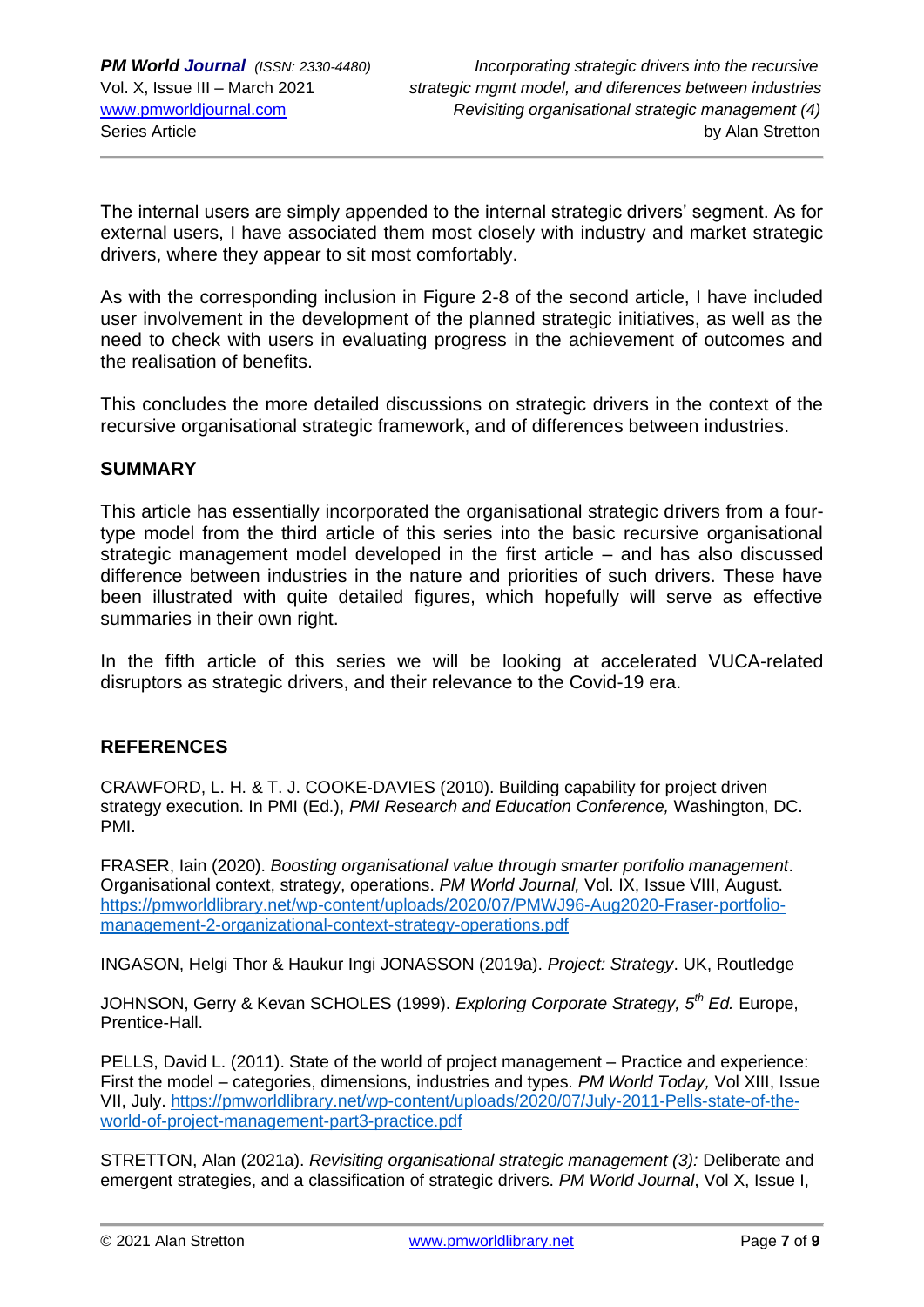January. [https://pmworldlibrary.net/wp-content/uploads/2021/01/pmwj101-Jan2021-Stretton-](https://pmworldlibrary.net/wp-content/uploads/2021/01/pmwj101-Jan2021-Stretton-Deliberate-and-emergent-strategies-and-classification-of-strategic-drivers.pdf)[Deliberate-and-emergent-strategies-and-classification-of-strategic-drivers.pdf](https://pmworldlibrary.net/wp-content/uploads/2021/01/pmwj101-Jan2021-Stretton-Deliberate-and-emergent-strategies-and-classification-of-strategic-drivers.pdf)

STRETTON, Alan (2020m). *Revisiting organisational strategic management (2):* Augmenting the recursive strategic management model to help manage changes impacting outcomes and benefits. *PM World Journal,* Vol. IX, Issue XII, December. [https://pmworldlibrary.net/wp](https://pmworldlibrary.net/wp-content/uploads/2020/12/pmwj100-Dec2020-Stretton-augmenting-recursive-model-revisiting-strategic-management-part-2-2.pdf)[content/uploads/2020/12/pmwj100-Dec2020-Stretton-augmenting-recursive-model-revisiting](https://pmworldlibrary.net/wp-content/uploads/2020/12/pmwj100-Dec2020-Stretton-augmenting-recursive-model-revisiting-strategic-management-part-2-2.pdf)[strategic-management-part-2-2.pdf](https://pmworldlibrary.net/wp-content/uploads/2020/12/pmwj100-Dec2020-Stretton-augmenting-recursive-model-revisiting-strategic-management-part-2-2.pdf)

STRETTON, Alan (2020l). *Revisiting organisational strategic management (1)* A recursive organisational strategic management model, and responsibilities for managing various stages. *PM World Journal,* Vol IX, Issue XI, November. [https://pmworldlibrary.net/wp](https://pmworldlibrary.net/wp-content/uploads/2020/11/pmwj99-Nov2020-Stretton-Revisiting-organisational-strategic-management-1-a-recursive-model.pdf)[content/uploads/2020/11/pmwj99-Nov2020-Stretton-Revisiting-organisational-strategic](https://pmworldlibrary.net/wp-content/uploads/2020/11/pmwj99-Nov2020-Stretton-Revisiting-organisational-strategic-management-1-a-recursive-model.pdf)[management-1-a-recursive-model.pdf](https://pmworldlibrary.net/wp-content/uploads/2020/11/pmwj99-Nov2020-Stretton-Revisiting-organisational-strategic-management-1-a-recursive-model.pdf)

STRETTON, Alan (2020k). Towards more context-specific representations of the role of project management? *PM World Journal,* Vol IX, Issue X, October. [https://pmworldlibrary.net/wp](https://pmworldlibrary.net/wp-content/uploads/2020/09/pmwj98-Oct2020-Stretton-Towards-more-context-specific-PM-guidelines.pdf)[content/uploads/2020/09/pmwj98-Oct2020-Stretton-Towards-more-context-specific-PM](https://pmworldlibrary.net/wp-content/uploads/2020/09/pmwj98-Oct2020-Stretton-Towards-more-context-specific-PM-guidelines.pdf)[guidelines.pdf](https://pmworldlibrary.net/wp-content/uploads/2020/09/pmwj98-Oct2020-Stretton-Towards-more-context-specific-PM-guidelines.pdf)

STRETTON, Alan (2019j). Series on project contexts. 6. Contexts of external influencers, and of project application areas. *PM World Journal*, Vol VIII, Issue X, November. [https://pmworldlibrary.net/wp-content/uploads/2019/11/pmwj87-Nov2019-Stretton-6-project](https://pmworldlibrary.net/wp-content/uploads/2019/11/pmwj87-Nov2019-Stretton-6-project-contexts-external-influencers-and-application-areas.pdf)[contexts-external-influencers-and-application-areas.pdf](https://pmworldlibrary.net/wp-content/uploads/2019/11/pmwj87-Nov2019-Stretton-6-project-contexts-external-influencers-and-application-areas.pdf)

STRETTON, Alan (2018j). A commentary on program/project stakeholders. *PM World Journal,*  Vol VII, Issue X, October. [https://pmworldlibrary.net/wp-content/uploads/2018/10/pmwj75-](https://pmworldlibrary.net/wp-content/uploads/2018/10/pmwj75-Oct2018-Stretton-program-project-stakeholders-commentary.pdf) [Oct2018-Stretton-program-project-stakeholders-commentary.pdf](https://pmworldlibrary.net/wp-content/uploads/2018/10/pmwj75-Oct2018-Stretton-program-project-stakeholders-commentary.pdf)

STRETTON Alan (2014a). Identifying and classifying program/project stakeholders" *PM World Journal*, Vol III, Issue I, January. [https://pmworldlibrary.net/wp](https://pmworldlibrary.net/wp-content/uploads/2014/01/pmwj18-jan2014-stretton-identifying-stakeholders-may2010-SecondEdition.pdf)[content/uploads/2014/01/pmwj18-jan2014-stretton-identifying-stakeholders-may2010-](https://pmworldlibrary.net/wp-content/uploads/2014/01/pmwj18-jan2014-stretton-identifying-stakeholders-may2010-SecondEdition.pdf) [SecondEdition.pdf](https://pmworldlibrary.net/wp-content/uploads/2014/01/pmwj18-jan2014-stretton-identifying-stakeholders-may2010-SecondEdition.pdf)